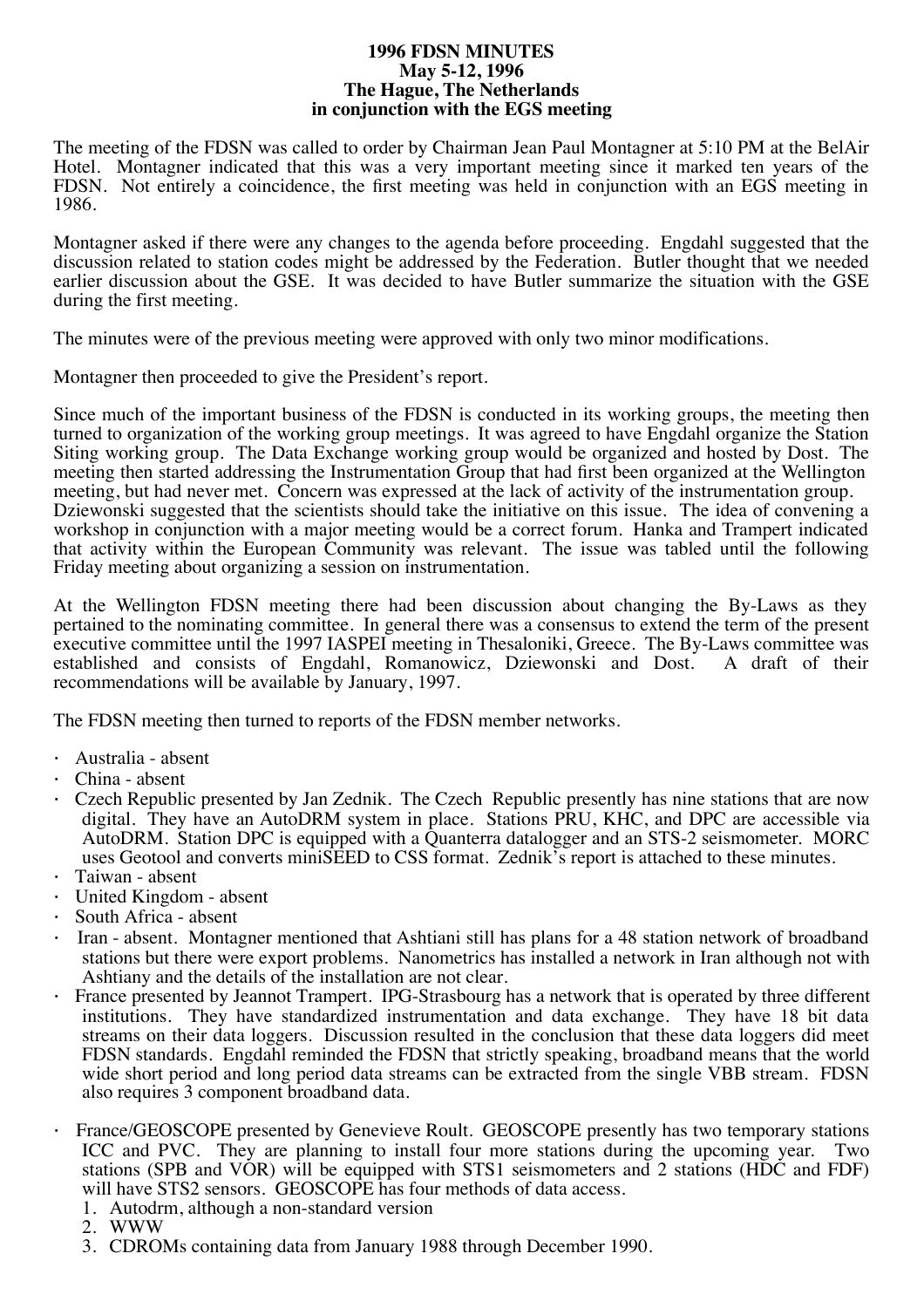4. Anonymous ftp

All data are available through 1995 on JUMBO, their optical mass storage system. There is more discussion in Monday's EGS session. GEOSCOPE has plans for VSAT access to 8 stations; WUS, INU, HYB, ATD, RER, CRZF, PAF, and BNG. This effort is being funded through LDG, connected with the French Ministry of Defense.

- United States USNSN presented by Bob Engdahl. He indicated that the USNSN information on the station inventory is very up to date. Ahern gave a brief summary as to availability of the data. Basically little progress had been made on SEED data from the USNSN.
- MEDNET given by Alexandro Pino. A new MEDNET station will be installed in Bulgaria the next week. Three new stations in Southern Italy are operating but no data are available yet. One station in Sicily has political problems. MEDNET has a WWW site but no data are available yet.
- ORFEUS presented by Bernard Dost. They started a WWW site in January, 1996. They have off-line data as well as on-line data. Data from 1989-1990 are on-line in a form similar to IRIS FARM SEED volumes. The 1991 data will be on-line in about one week. The data are those available from events with mb greater than or equal to 5.5 for global events or greater than or equal to 4.9 for European events. Two new CDROMs will be available soon. ORFEUS is beginning to look at high density

CDROMs. ORFEUS is using SPYDER<sup>Ò</sup> to access some MEDNET and GEOSCOPE stations in Europe. ORFEUS runs an AutoDRM for stations in the Netherlands as well as acting as a front-end to SPYDER<sup>Ò</sup> .

- GEOFON presented by Winfried Hanka. GEOFON presently operates 25 stations. Fifteen of these are permanent, two are only loosely associated, five are semi-permanent in Alaska, five are in preparation and three are planned. The station BGIO in Israel is going to be relocated. The GEOFON Data Center operates a special SPYDER<sup>Ô</sup> system in Europe. It attempts to recover data for events of magnitude 4.5 or greater. There are plans to produce FARM products similar in character to IRIS DMC FARM products.
- United States IRIS GSN presented by Rhett Butler. Butler summarized new installations since the last FDSN meeting. He also summarized near term plans. Butler mentioned that IRIS is working with Science and Technology Agency (STA) in Japan for cooperative stations in the Pacific Ocean. Butler mentioned that the Hawaii H2O project is funded. Dost asked for clarification about station XAN in China. Butler indicated that this station is now a permanent station of the IRIS GSN.
- United States IRIS DMC presented by Tim Ahern. Ahern summarized IRIS DMC activities as they are related to the FDSN. The IRIS DMC has assembled all the data for the production of the FDSN CDROMs, has developed FARM products and included FDSN data in the IRIS DMC FARM holdings and it has produced the FDSN station book. Ahern briefly summarized the types of data they presently have, noting the very significant contribution the FDSN holdings make at the DMC. The DMC now receives data from 25 different data sources. The DMC has a total of 1.720 terabytes of broadband data archived in Seattle. These are in nearly 700,000 files. The FDSN contribution (excluding IRIS) totals nearly 160 gigabytes. The DMC had serviced about 18,000 data requests for 1996 at the time of this meeting.  $31\%$  of the non-electronic data requests were sent outside the United States, a total of 985 data shipments. Ahern briefly summarized the various methods of contacting the IRIS DMC and making data requests.
- Pacific 21 (formerly POSEIDON) presented by Seiji Tsuboi. Tsuboi mentioned that the POSEIDON project had received a new name partly due to different sources of funding. Tsuboi summarized the three projects that PACIFIC 21 was associated with.
	- 1. Project FREESIA- 20 VBB stations in Japan funded by STA
	- 2. Plume Project, STA funding of VBB stations in the Pacific Ocean
	- 3. UMI-Honkyu, outside Japan but VBB stations.
- Pacific-21 has a GSE2.0 format AutoDRM running for the stations ISG, SHK, TSK, KKJ, and OCS

· Poland - given briefly by Jan Zednik. Zednik mentioned that there are 4 broadband stations in Poland.

Butler gave a brief summary of the GSE - Group of Scientific Experts. All stations in the primary and secondary networks are now defined. The CTBT should be ratified in the next six months. The system will consist of four types of sensors; seismic, hydroacoustic, infrasound and radionuclide. The Treaty language states that all primary stations will be funded and maintained by the treaty organization, auxiliary stations are not funded. Specifically statement 38 says that the costs of transmitting the data to the IDC is the only treaty commitment. Operations and Maintenance of auxiliary stations is not funded in the treaty text. The outstanding FDSN issue is that the GSE will be placing demands on the FDSN stations but not providing any funds. Romanowicz suggests that a series of questions be formulated in a letter and sent to the GSE. The GSE requires 40 sample/second continuous data with an STS-2 or CMG-3 sensor. Dost indicated that the Netherlands is obviously very closely tied to CTBT negotiations and might prove to be a useful conduit for FDSN to convey information to the GSE.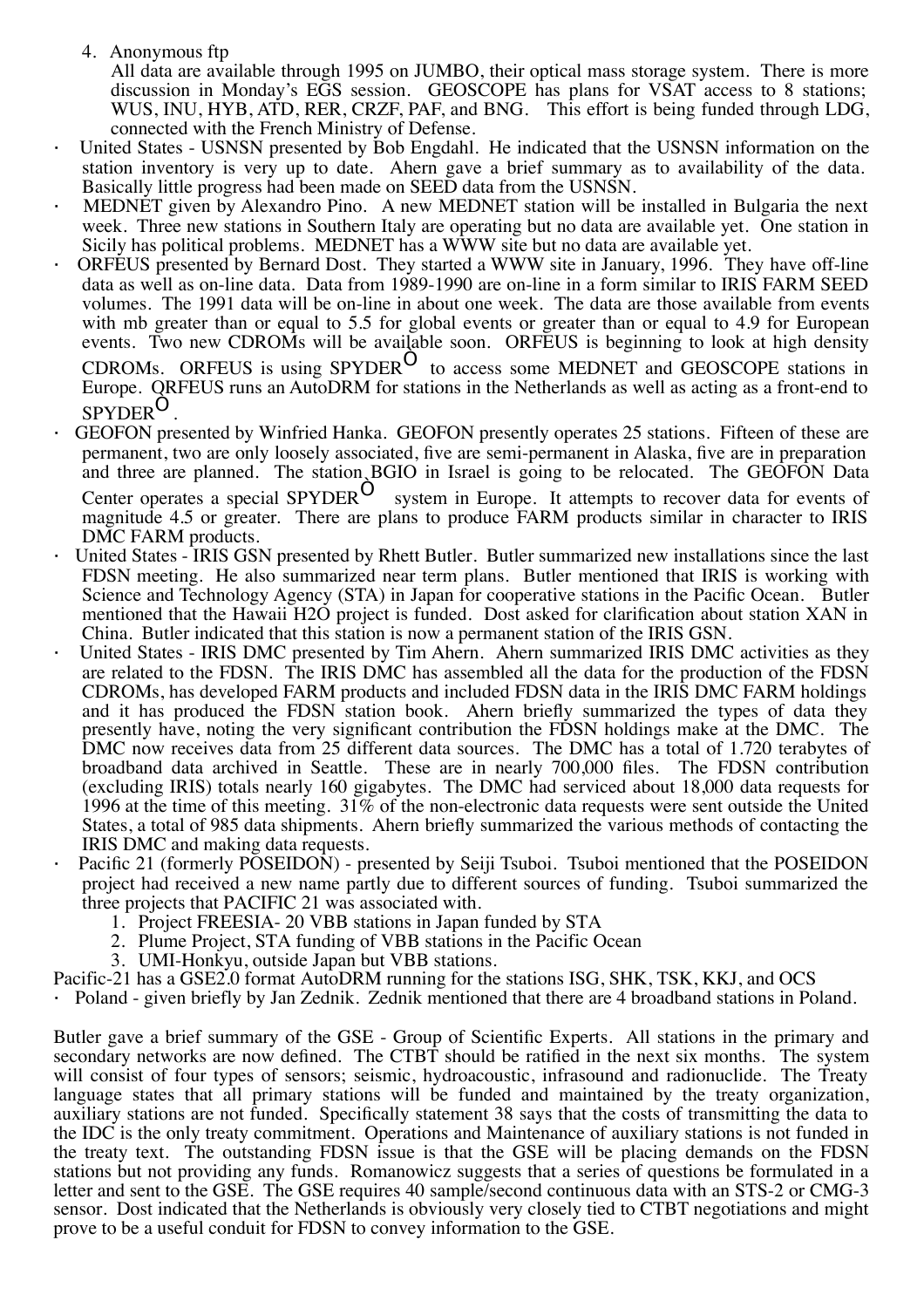Ahern proposed that FDSN stationary was needed for an effective method for the FDSN to transmit correspondence. He will seek input from the various FDSN representatives and IRIS would be willing to produce the stationary.

Engdahl indicated that the Station Siting Working Group would meet on the next Wednesday at 12:00. Dost indicated that the FDSN working group on Data Exchange would meet on Tuesday evening between 6:00 PM and 8:00 PM. The instrumentation working group will not meet.

The meeting was adjourned at 8:00PM.

### **Second Meeting of the FDSN**

Chairman Montagner called the second meeting of the FDSN to order at 9:05 AM. The attendance was small as reflected in the attached list of attendees. It was recommended that all FDSN members be contacted to insure that they are aware of the next meeting and that they attend. Ahern agreed to send out these letters.

The discussion turned to the membership. The committee of Engdahl, Romanowicz, Dziewonski and Dost will revisit the terms of reference related to membership. Possibilities include

- 1. A proxy for voting at FDSN meetings
- 2. Obligations of members
- 3. Issues about lowering the percentage needed for a quorum
- 4. Requirements for active membership

Ahern will send out a request for input regarding the modification of terms of reference for the FDSN and forward the comments to the committee.

### **Report of WG-I presented by Engdahl**

Engdahl reviewed the entire FDSN list, identified inactive stations, suggested replacements. The FDSN list has grown to 165 stations. Butler will produce new maps to show the overlap of stations of the FDSN.

The inventory will be modified and updated. There was some confusion related to the terms BB and VBB. This confusion needs to be addressed.

The working group wanted to change the characteristics column to explicitly state the type of instrument installed. The working group also felt that there should be a new column that identifies where the data are available; specifically what data center(s) have the data.

Engdahl will contact David Denham to find out how Australian data are available.

There was discussion about station codes. Engdahl pointed out that SEED has five character station codes and a two character network code. NEIC and ISC can only handle four character station codes. Engdahl suggests that NEIC and ISC need to study this issue and that it is not really a WG-I issue.

WG-I felt that perhaps the FDSN should get involved in the organization of regional networks and data centers in support of multi-scaler networks.

The Station inventory will be complete, showing all stations of all FDSN member networks as well as a subset just showing FDSN stations.

## **Report of WG-III presented by Bernard Dost**.

There were several small issues related to the SEED format specification that were all adopted. These were additions that helped to clarify the format more clearly.

Two special network codes were adopted

SS - for a single station network

XX - for an experimental station, data should never be distributed.

The need for SEED to specify the response for pressure was referred to Halbert for a recommendation.

The working group agreed that Portable Document Format (PDF) would be acceptable as a method of information exchange. The Noise Software (NEST) developed by Luciana Astiz was distributed by IRIS. The noise calculation for new stations must now be done by each FDSN member/network operator rather than by IRIS.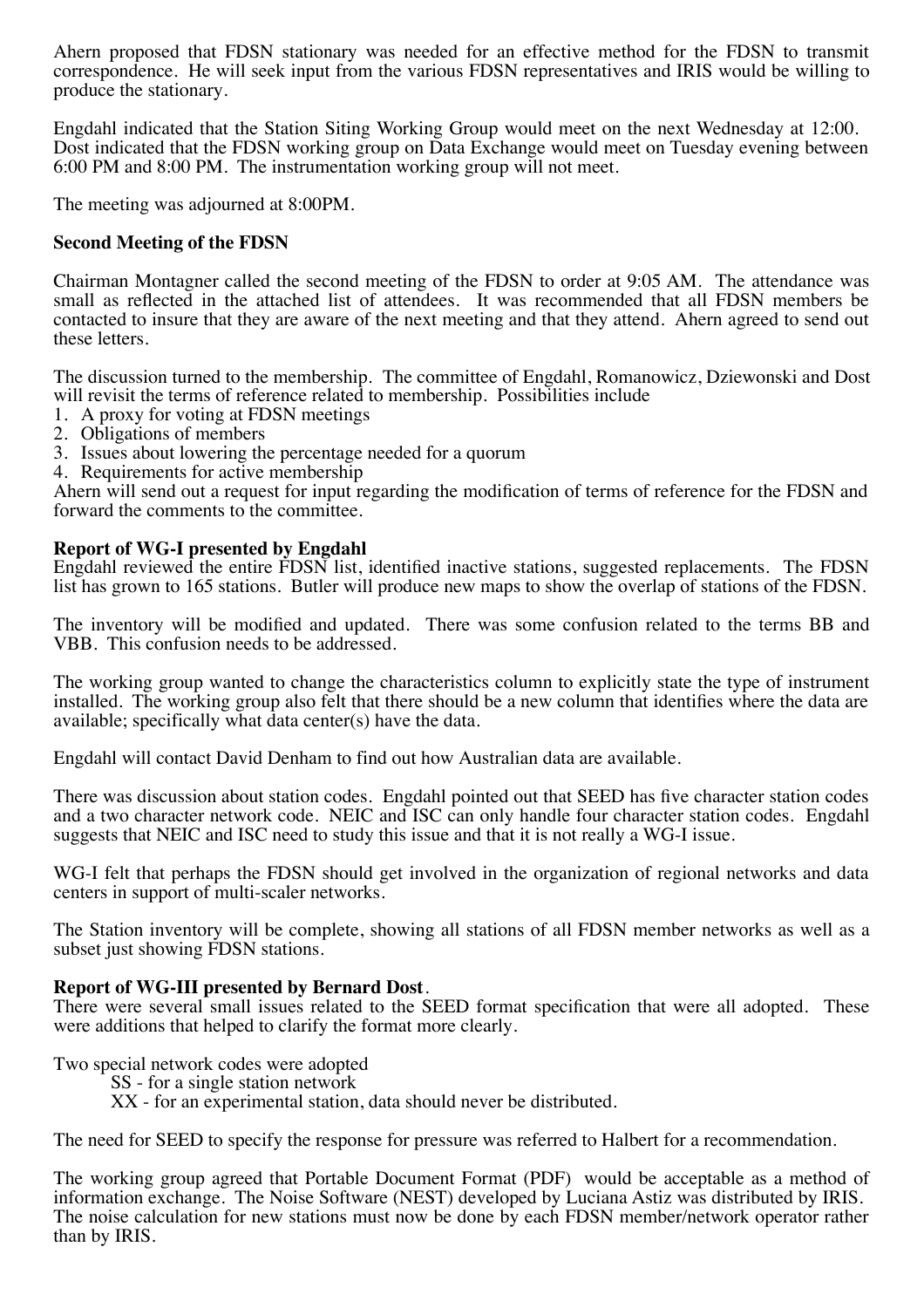Dost summarized FDSN CDROM issues. The USGS will soon produce the 2nd CDROM soon. This will have March-June 1990 data. The working group felt that the USGS must adhere to a schedule of producing 6 CDROMs per year. Engdahl promised to send information to Ahern (FDSN Secretary) with an update of the status of the USGS effort. These were to be included in the minutes.

CDROM SEED volumes will be available on FARM, networks will be urged to submit data in monthly shipments, most networks are indicating that a delay of 6 to 12 months is normal.

Concern was expressed about the lack of data from FDSN members Australia and Mexico.

Dost summarized the working group recommendations on quality control. Information is exchanged by dataless SEED volumes. Major networks should send QC procedures to the FDSN documenting their quality control procedures.

The GSE AutoDRM was discussed. Dost, Buland and Ahern are members of the GSE working group. The major problem seems to be that this group is moving very fast and it is impossible for the FDSN to have effective input. Ahern provided some input but it was not incorporated into the GSE document. The FDSN will start a data request method that will have additional messaging capabilities for synchronization between data centers.

The working group agreed that  $SPYDER^O$  should distribute data as miniSEED and full SEED. This concluded the report of Working Group III.

Jan Zednik mentioned that PrePROC is available for free distribution now.

There was discussion related to Network Codes for Portable Networks. Ahern stressed the need for coordination in assigning the network codes among FDSN networks. Hanka proposed assigning a block of codes to FDSN members as a solution.

Butler showed a draft of a letter the FDSN will send to the GSE. Montagner suggested also sending a copy to Peter Wylie of the IUGG, and to IASPEI, etc.

Jon Berger will organize the workshop at the IASPEI meeting in Thesaloniki. The title will be Instrumentation in the 21st Century.

Montagner summarized the present activity of ION. There was an ION meeting at the EGS. They will reorganize the Ocean Drilling Program (ODP). It is searching for scientific input and leadership of ODP. They may merge a workshop at IASPEI with the instrumentation group. They are trying to have a special issue summarizing results of the IUGG session on Geophysical Networks. There will be an ION meeting at the ESC meeting in Iceland.

A brief report on ISOP was provided and is attached to these minutes. It was felt that perhaps ISOP should not be an agenda item next year.

It was felt that the FDSN should solicit a report from the Intermagnet and International GPS community at the next FDSN meeting. Montagner agreed to invite Intermagnet and Hanka will invite the GPS community.

We did not identify any new FDSN products.

Ahern reported that there was a meeting of some FDSN members of the NET\_REQUEST initiative in which IRIS, GEOSCOPE, GEOFON and UC Berkeley are participating.

It was agreed that the next FDSN meeting would be in conjunction with the IASPEI meeting in Greece. We will attempt to have the first FDSN meeting on the Sunday before the IASPEI meetings begin and the second meeting on the following Wednesday. There was a general consensus to shorten the time between the FDSN sessions each year. Montagner and Ahern will work with Engdahl about the FDSN meeting schedule.

The meeting was adjourned at 11:15AM.

Respectfully submitted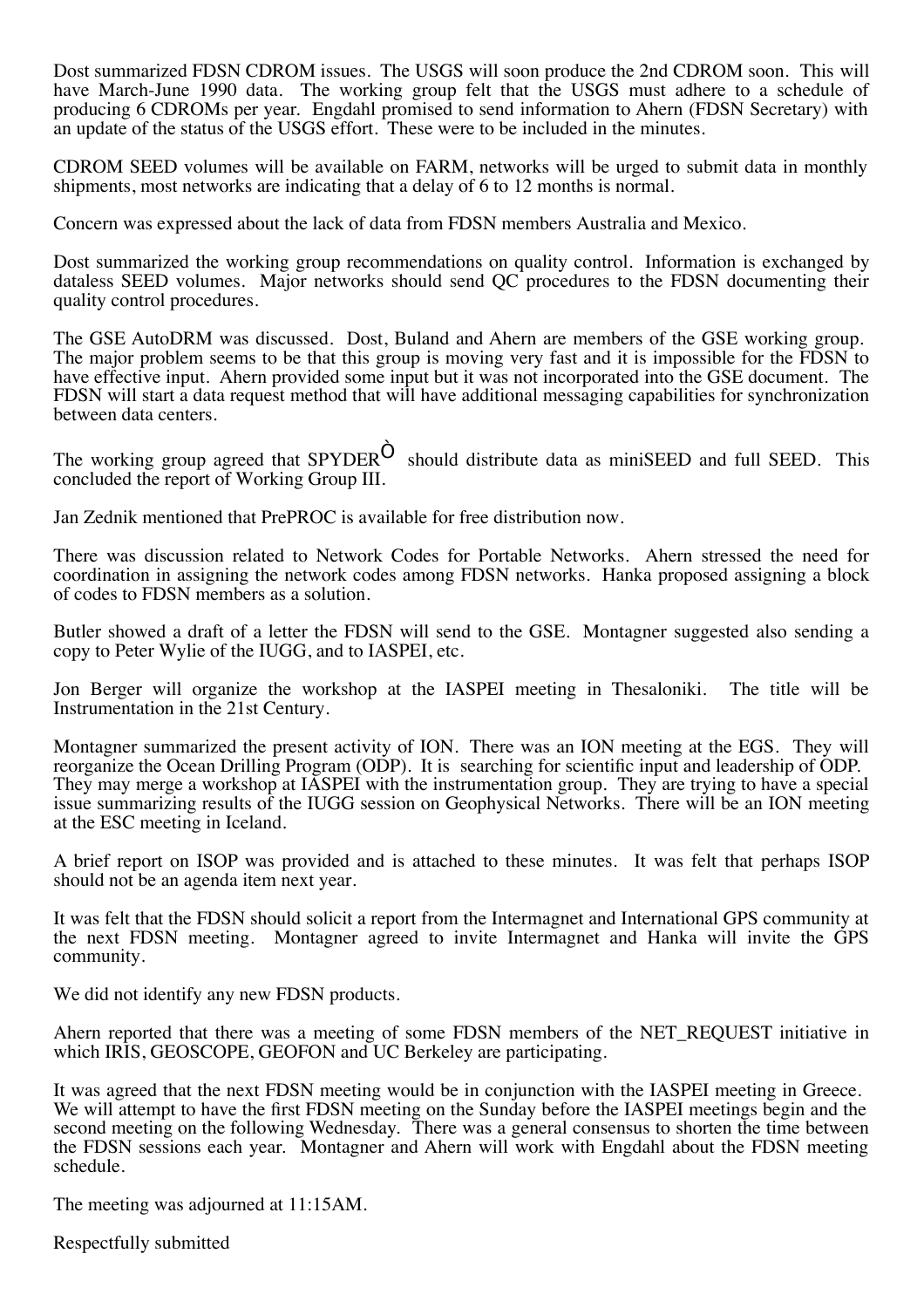Tim Ahern FDSN secretary

# **List of Attachments**

- 1. Agenda
- 2. List of Attendees
- 3. Report of the Czech Republic
- 4. Report of GEOSCOPE
- 5. Report of GEOFON
- 6. Report of IRIS GSN
- 7. Report of IRIS Data Management Center
- 8. Report of PACIFIC 21
- 9. ISOP Report

### **Proposed FDSN Agenda EGS 5-10 May 1996**

**First business meeting** on May 5, 1996 17:00- 19:00 Hotel Bel Air, Grant Zaal (Hotel Bel Air is 100m left from the Congress Centre)

- 1. Adoption of the agenda
- 2. Approval of minutes of 1995 IUGG Boulder meeting
- 3. Chairman report
- 4. Appointment of a nominating committee of the executive committee.
- 5. Reports of members
- 6. Composition of working groups:
	- I. Siting plans
	- II. Data Exchange.
- Data centers, collection and exchange formats
	- III. Instrumentation group.

----------------------------------------------------------------------------- **Symposium** celebrating the 10th anniversary of the Federation on May 6. Symposium Number SE25, Monday May 6, 1996 09:00 - 16:30 Congress Centre, Mesdagzaal 1

-----------------------------------------------------------------------------

**2nd business meeting** on May 10, 1996 Friday May 10, 1996 Congress Centre, Commissiekamer 9. 09:00 - 18:00 or as needed

- 7. Membership new members, new networks Coordination of Global, regional, national, local, portable BB networks.
- 8. Reports of working groups.
- 9. Reports from other organizations: GSE: ION: Kiyoshi Suyehiro ISOP: Bob Engdahl Others?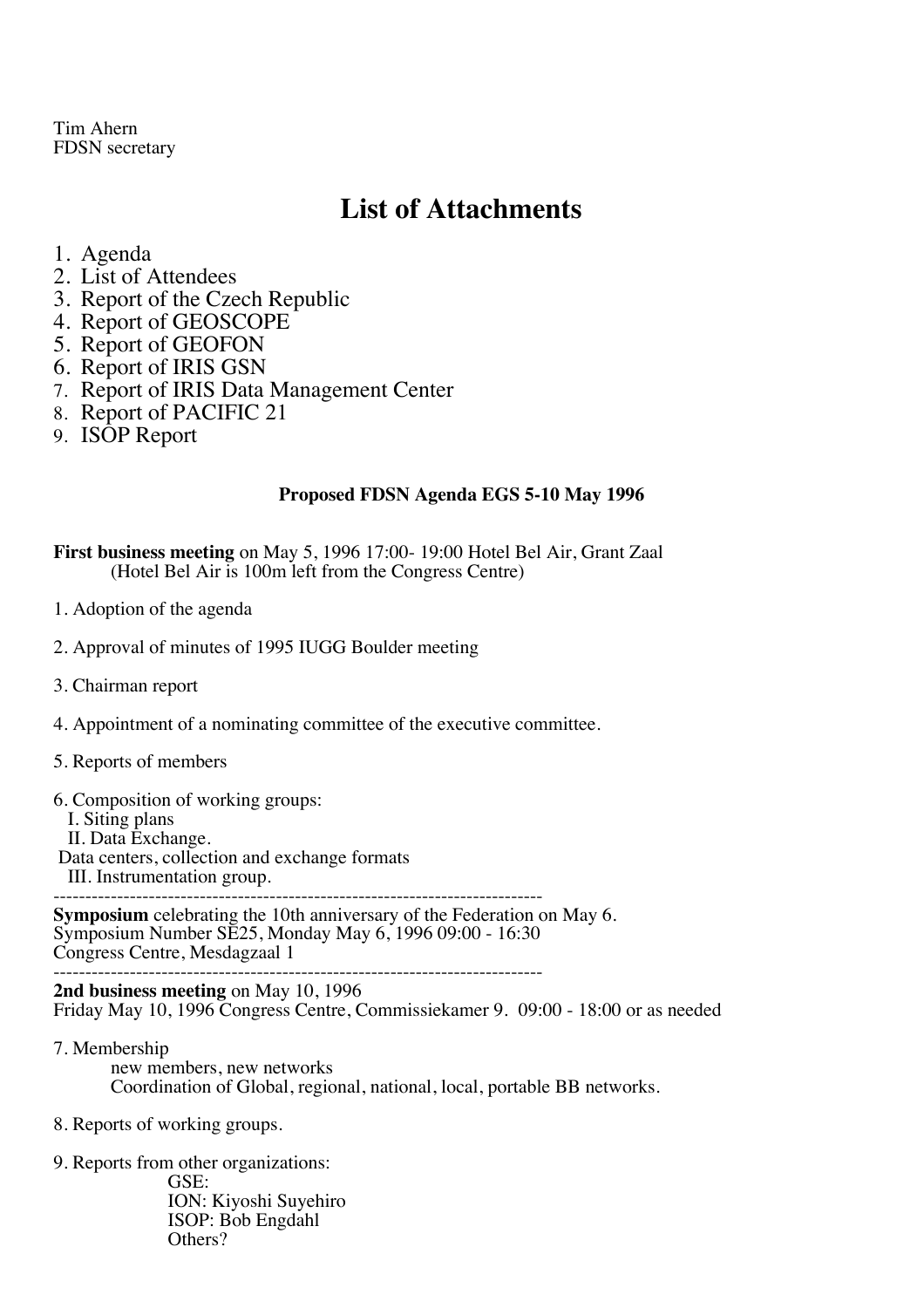10. FDSN products:

Station book (Future maintenance) FDSN CD-roms ISOP products New Products (software distributions) Automatic Internetwork Request Others?

- 11. Next annual meeting
- 12. Election of a New Executive Committee

## FDSN Meeting The Hague, The Netherlands

List of Attendees First FDSN meeting May 5, 1996

| <b>NAME</b>                | <b>ORGANIZATION</b> | <b>EMAIL</b>                                |
|----------------------------|---------------------|---------------------------------------------|
| Tim Ahern                  | <b>IRIS</b>         | $\overline{\text{tim@iris.washington.edu}}$ |
| Jean-Paul Montagner        | <b>GEOSCOPE</b>     | jepm@ccr.jussieu.fr                         |
| Barbara Romanowicz         | <b>BDSN</b>         | barbara@seismo.berkeley.edu                 |
| <b>Bob Engdahl</b>         | <b>IASPEI</b>       | engdahl@gldfs.cr.usgs.gov                   |
| Genevieve Roult            | <b>GEOSCOPE</b>     | groult@ipgp.jussieu.fr                      |
| Jan Zednik                 | <b>GI</b> Prague    | izd@ig.cas.cz                               |
| <b>Eleaonore Stutzmann</b> | <b>GEOSCOPE</b>     | stutz@ipgp.jussieu.fr                       |
| <b>Jeannot Trampert</b>    | <b>GEOSCOPE</b>     | jeannot@sismo.u-strasb.fr                   |
| Seiji Tsuboi               | PACIFIC21           | tsuboi@eri.u-tokyo.ac.jp                    |
| <b>Rhett Butler</b>        | <b>IRIS</b>         | rhett@iris.edu                              |
| <b>Winfried Hanka</b>      | <b>GEOFON</b>       | hanka@gfz-potsdam.de                        |
| Adam Dziewonski            | ISC                 | dziewons@seismology.harvard.edu             |
| Alexandro Pino             | <b>ING-MedNet</b>   | pino@marte.ingru.it                         |
| Rainer Kind                | <b>GEOFON</b>       | kind@gfz-potsdam.de                         |
| <b>Bernard Dost</b>        | <b>ORFEUS</b>       | dost@knmi.nl                                |

List of Attendees Second FDSN meeting May 10, 1996

| <b>NAME</b>            | <b>ORGANIZATION</b> | <b>EMAIL</b>                                |
|------------------------|---------------------|---------------------------------------------|
| Tim Ahern              | <b>IRIS</b>         | tim@iris.washington.edu                     |
| Jean-Paul Montagner    | <b>GEOSCOPE</b>     | jepm@ccr.jussieu.fr                         |
| Winfried Hanka         | <b>GEOFON</b>       | hanka@gfz-potsdam.de                        |
| <b>Genevieve Roult</b> | <b>GEOSCOPE</b>     | groult@ipgp.jussieu.fr                      |
| <b>Rhett Butler</b>    | <b>IRIS</b>         | rhett@iris.edu                              |
| Klaus Stammler         | <b>GRF/GRSN</b>     | klaus@szgrf.uni-erlangen.de                 |
| Jan Zednik             | <b>GI</b> Prague    | $i\overline{z}\overline{d\omega}$ ig.cas.cz |
| <b>Bob Engdahl</b>     | <b>IASPEI</b>       | engdahl@gldfs.cr.usgs.gov                   |
| <b>Bernard Dost</b>    | <b>ORFEUS</b>       | dost@knmi.nl                                |
| <b>Clek Panteleev</b>  | P.P. Shirokov IORAS | pantel@lh.joras.msk.su                      |

### **ISOP Report**

- 1. Low level of activity since the August, 1995 Reduction in Force (RIF) at the USGS.<br>2. ISOP Office was reestablished at GSS, Eric Bergman's private venture. It is nov
- 2. ISOP Office was reestablished at GSS, Eric Bergman's private venture. It is now becoming active again as the GSS office is set up.
- 3. Japanese GARNET (Global Alliance of Regional Networks) project is providing funding but Bergman